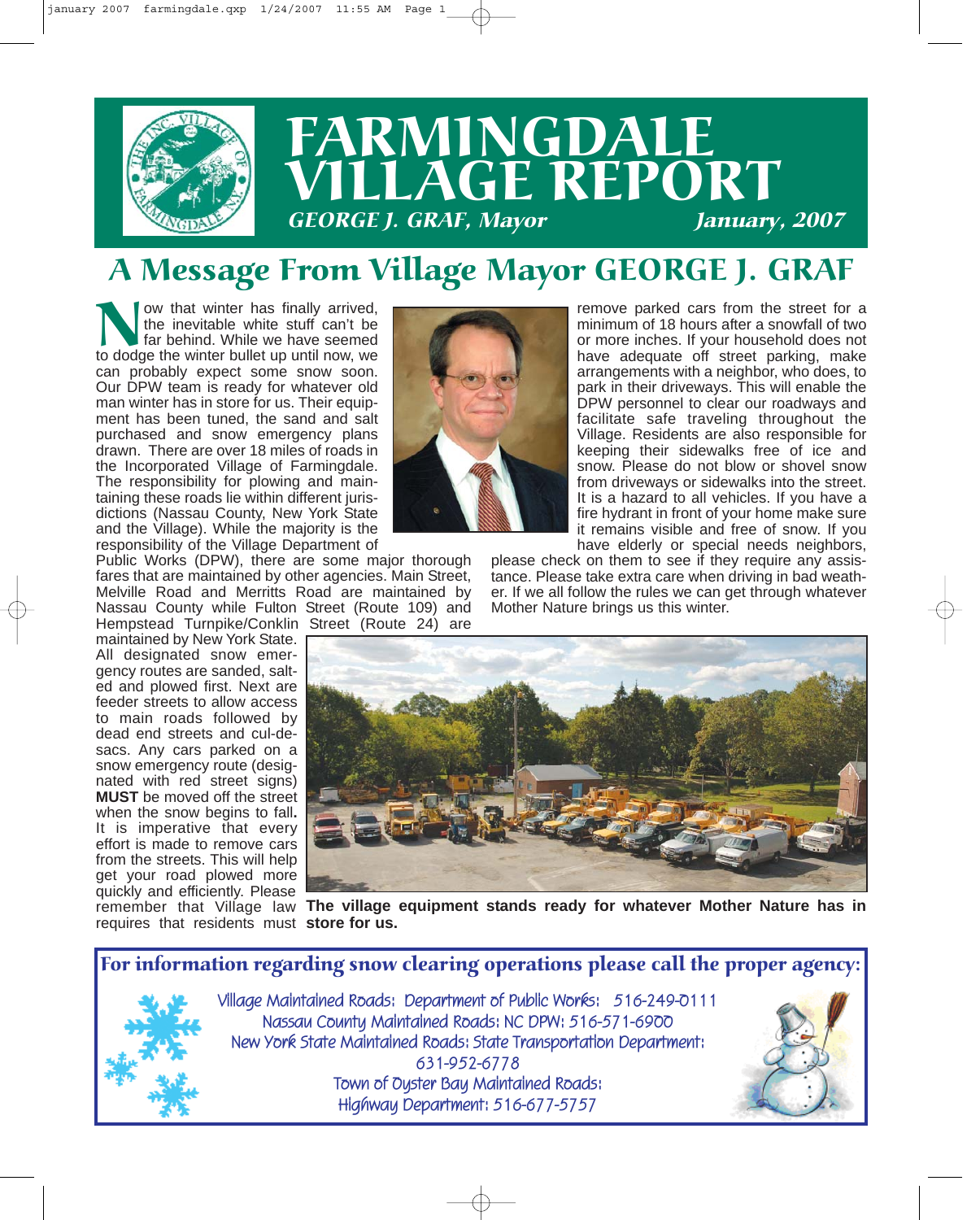### Farmingdale Baseball 10U Greendogs Receive Certificates



**The FBLI U10 Greendogs received certificates of recognition at a recent trustee meeting. They were honored for winning the Plainedge Youth Baseball Tournament this past summer. The Greendogs are shown with the Mayor and Team Manager Vin Mavaro (back center) and Coach Ike Galanoudis.**

#### 8th Precinct Attends Trustee Meeting



**8th Precinct Deputy Inspector and Commanding Officer Mike Cronin (r) and POP Officer Paul Lamonaca (l) were guest speakers at a recent trustee meeting. Deputy Inspector Cronin briefed the audience on the past year. Cronin said that major crime - robberies, homicides, burglaries, etc. - are down 8.5 percent from last year. "I understand that it is the smaller things like graffiti and vehicle and traffic issues are what concern you," he said. "The good thing is the majority of graffiti is being reported and most of it is not gang related."This is the close of my first year as commanding officer of the 8th Precinct," Cronin explained. "I have maintained an excellent working relationship with the village. The Village Board thanked the 8th Precinct for being receptive to the needs of the Village.**

## Mayor Graf Attends Chamber of Commerce Dinner



**Mayor Graf attended the Farmingdale Chamber of Commerce Installation Dinner where he installed the new board members and also congratulated and thanked out going President Pete Yovine (State Bank) for his service and welcomed incoming President Debbie Podolski (Farmingdale Public Library). Pictured l-r: Assemblyman Joseph Saladino, Mayor Graf, Pete Yovine, Debbie Podolski.**

## Mayor Graf performs "First Pour" at Farmingdale Starbucks



**Mayor Graf is shown with Starbucks Farmingdale Store Manager James Cavolo performing the ceremonial "first pour". The new store recently opened in the renovated Farmingdale Plaza.**



**Back Row: Village of Farmingdale Trustee George Starkie, Village of Farmingdale Building Dept. Superintendent Ron Craig, Village of Farmingdale Deputy Mayor Joe Rachielle, Farmingdale Chamber of Commerce Treasurer Pete Yovine, Village of Farmingdale Public Works Superintendent Fred Zamparelle, Fulton Street Plaza Owner Gus Vorillas, Star Bucks Regional Manager John Dunn. First Row- Starbucks employees, Village of Farmingdale Trustee Tom Langon, NC Legislature Dave Mejiias, Village of Farmingdale Mayor George Graf, Farmingdale Chamber of Commerce President Debbie Podolski, Nassau County Legislature Ed Mangano, Starbucks Manager James Cavolo, Starbucks District Manager Arlene Figueroa.**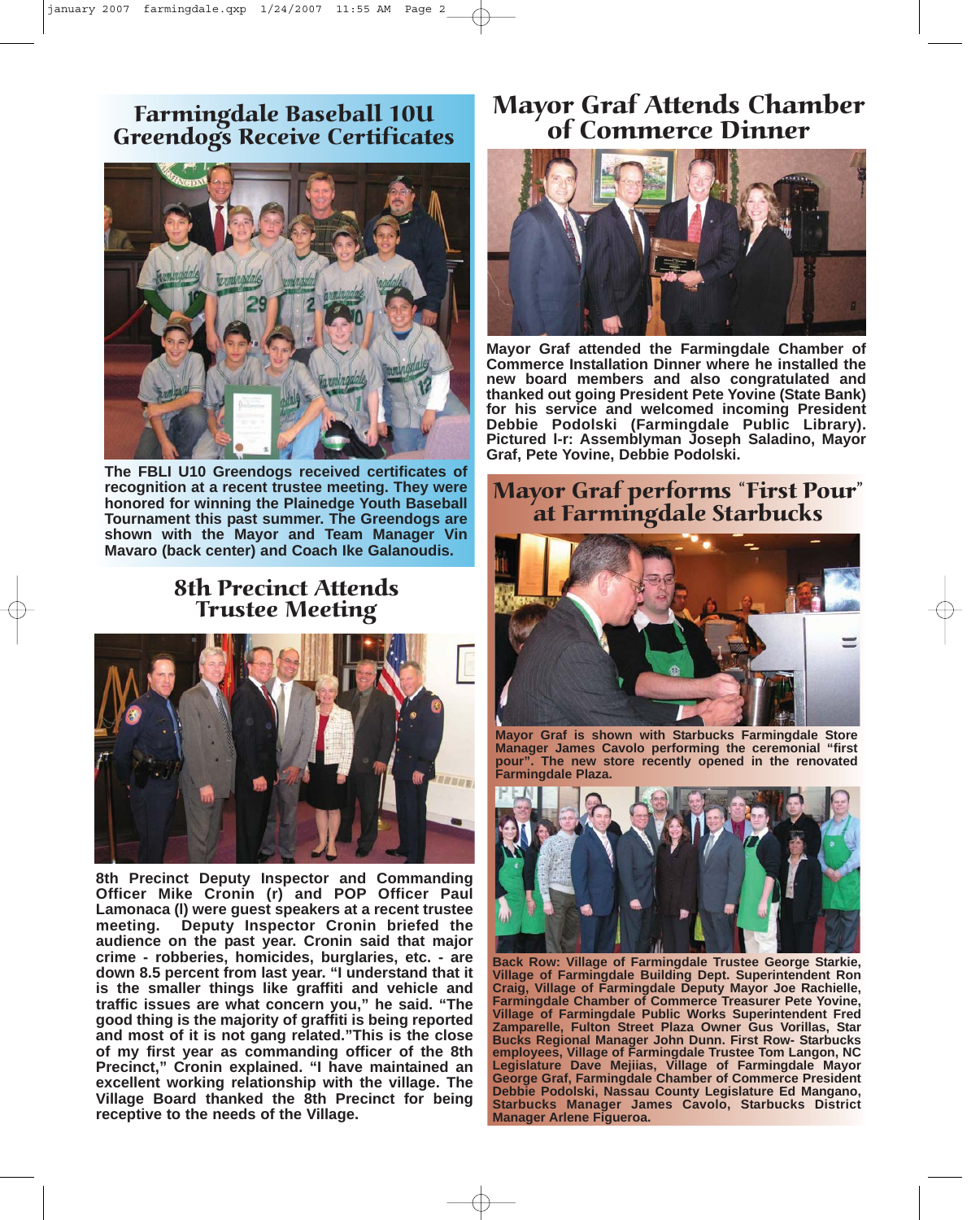# FROM THE CHIEF'S OFFICE

**By Chief John Salerno, Farmingdale Fire Department**

## Winter Safety

Mr. Winter has been nice to us so far, but as expected the cold weather has arrived and the snow can't be far behind. With that in mind we need to start thinking about winter safety.

#### **Clearing Snow and Ice**

*Clearing snow and ice from driveways and sidewalks is hard work. To prevent injuries, follow these safety tips from the National Safety Council, the American Academy of Orthopaedic Surgeons, and other prevention organizations.* 

• Dress warmly, paying special attention to feet, hands, nose, and ears.

• Avoid shoveling snow if you are out of shape. If you have a history of heart trouble, do not shovel snow unless your doctor says it's okay.

• Do light warm-up exercises before shoveling and take frequent breaks.

• If possible, push snow in front of you. If you have to lift it, pick up small amounts and lift with your legs, not your back. Do not toss snow over your shoulder or to the side.

• Don't drink alcohol before or while shoveling snow. Never smoke while shoveling.

• Use rock salt or de-icing compounds to remove ice from steps, walkways, and sidewalks. Sand placed on walkways may also help prevent slipping.

• If you use a snow blower (also called a snow thrower), follow these safety guidelines:

• Read the owner's manual before starting your snow blower. Make sure you understand all the recommended safety steps.

• Make sure all people and pets are out of the way before you begin.

• Do not put your hand in the snow blower to

remove impacted snow or debris. Turn the machine off and wait a few seconds. Then use a stick or broom handle to remove the material.

• Do not leave the snow blower unattended when it is running.

• Fill up with fuel before you start, when the engine is cool.

Many injuries occur each winter as people try to keep their homes warm and get around in cold, stormy weather. December, January, and February are the leading months for home fires and associated deaths in the United States. About one-third of the 3,250 home-fire deaths in 1998 occurred during these three months. Heating equipment is the second leading cause of home-fire deaths in the U.S. and the leading cause during December and January. Each year, more than 700 people die of hypothermia (low body temperature) caused by extended exposure to cold temperatures both indoors and out. About half of these deaths are among person's age 65 and older; men in this age group are more likely than women to die from hypothermia. Risk factors for hypothermia include older age; alcohol abuse; homelessness; poverty; mental illness; chronic diseases such as hypothyroidism; dehydration and malnutrition; and prolonged exposure to materials that promote heat loss (e.g., water, metal).

If we all obey these simple winter tips we will be able to enjoy this summer with all are fingers and toes. The Farmingdale Fire Department Chiefs Office wants you to have a safe and wonderful winter Any questions regarding safety please feel free to contact us : 516-531-9820



#### Fire Department presents check to Village

**1st Assistant Chief Skip Schumeyer of the Farmingdale Fire Department presents a check for \$1,000 to Farmingdale Mayor George Graf and Trustee Patricia Christiansen for the Village Beautification Fund. The money was raised during the Columbus Day Fair.**